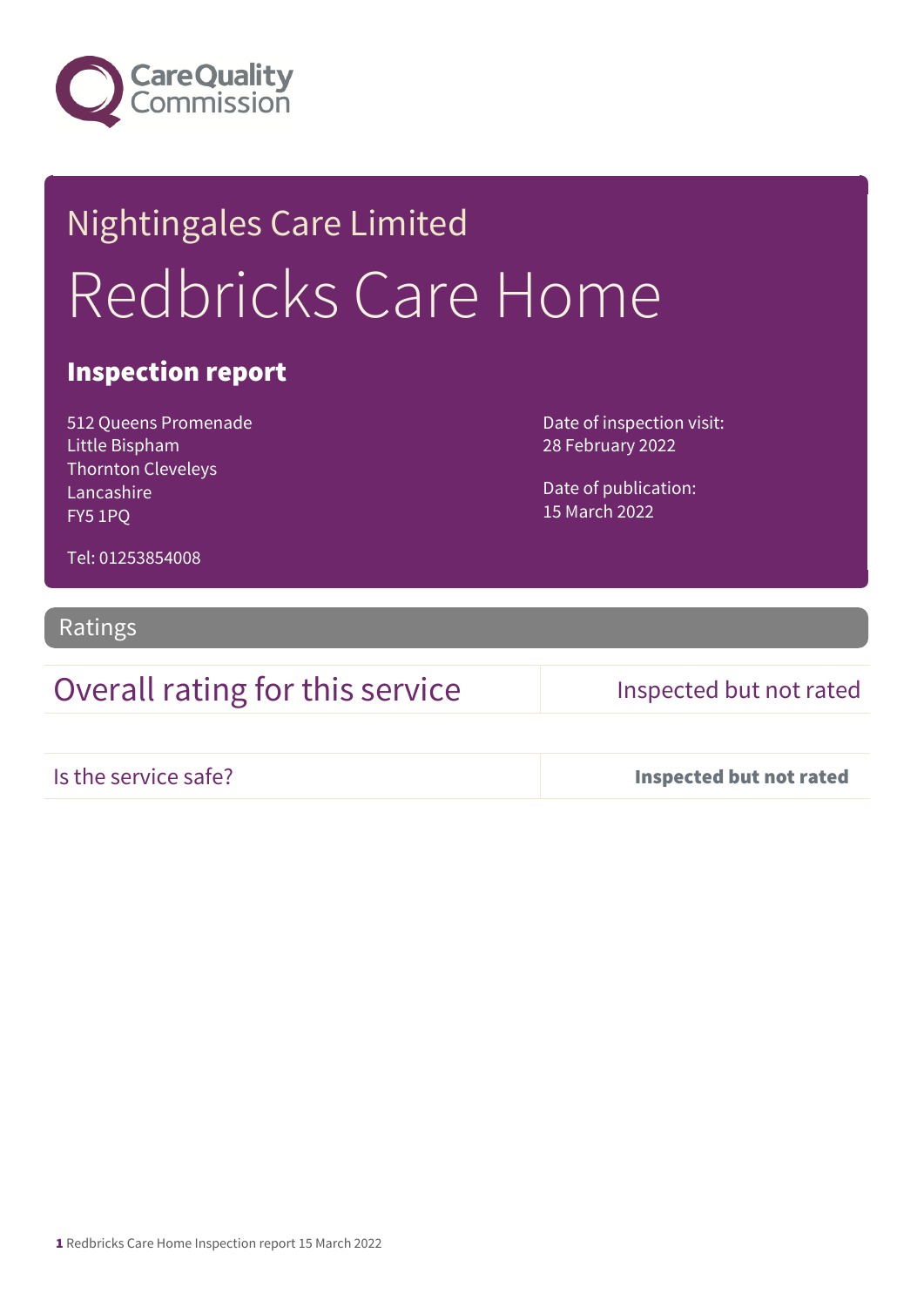## Summary of findings

### Overall summary

Redbricks is registered to provide personal care for nine people. The home is situated on the sea front in Little Bispham and comprises of the following accommodation, open plan lounge/dining room, kitchen and laundry facilities. Bedrooms are located on the ground and first floors and comprises of nine single rooms with ensuite facilities. A passenger lift is available to facilitate access between the ground and first floor. At the time of our inspection visit there were seven people who lived at the home.

We found the following examples of good practice.

The provider had dedicated staff to ensure people were admitted safely and continued to be supported in the service in accordance with national guidance. Infection prevention and control (IPC) policies and procedures were kept under review. We found safe processes were in place and appropriate action had been taken. The local commissioner's IPC team was providing advice and support when required.

Social media systems such as computer systems and 'face time' access was used to facilitate contact between people and their relatives. The registered manager was facilitating safe visiting in line with government guidance. One staff member said, "We are a small team and not many visitors come, but we have supported them to see their loved ones."

During our visit we observed the staff using Personal Protective Equipment, (PPE) safely. The registered manager told us sufficient stocks of PPE were available and we confirmed this on the visit.

People living at Redbricks and staff were tested regularly for COVID-19. There were no staff employed who had not been vaccinated as now required.

The home was clean and hygienic. This was a small building however cleaning schedules were in place and PPE stations located on each floor. Staff carried out regular checks of the environment and cleanliness and any issues would be addressed.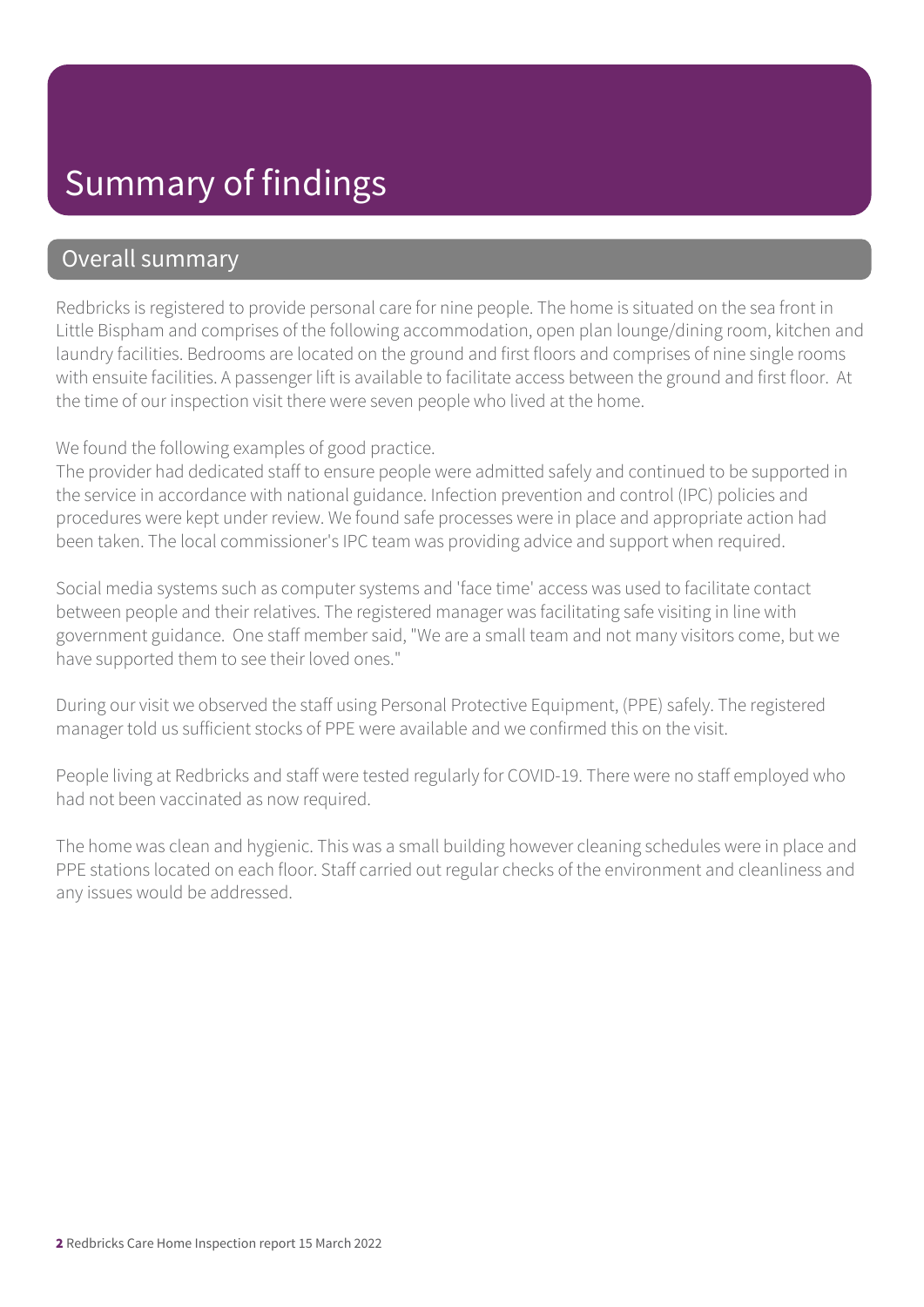### The five questions we ask about services and what we found

We always ask the following five questions of services.

Further information is in the detailed findings below.

Is the service safe? Inspected but not rated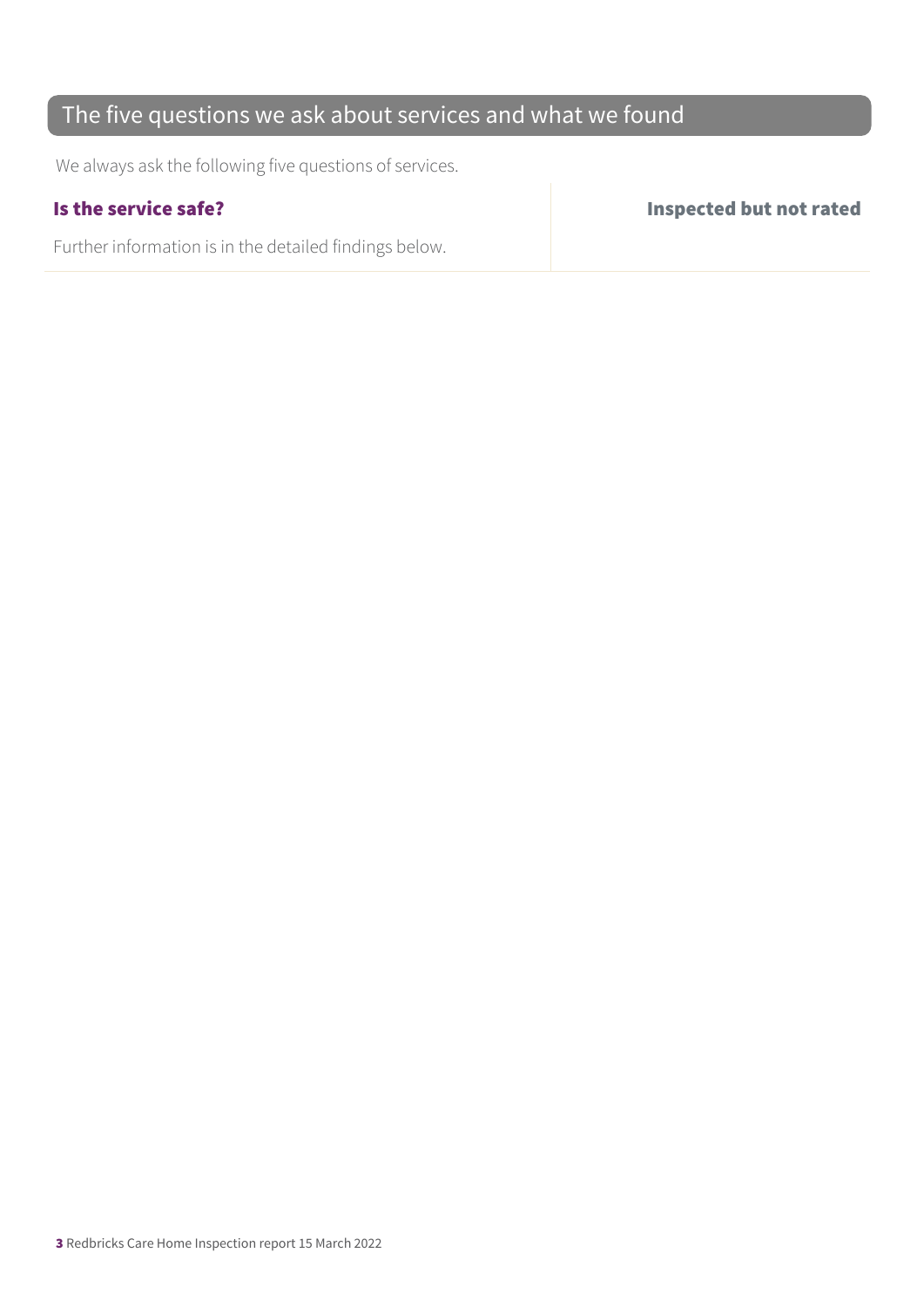

# Redbricks Care Home Detailed findings

## Background to this inspection

We carried out this inspection under Section 60 of the Health and Social Care Act 2008 as part of our regulatory functions. This inspection was planned to check whether the provider is meeting the legal requirements and regulations associated with the Health and Social Care Act 2008.

As part of CQC's response to the COVID-19 pandemic we are looking at how services manage infection control and visiting arrangements. This was a targeted inspection looking at the infection prevention and control measures the provider had in place. We also asked the provider about any staffing pressures the service was experiencing and whether this was having an impact on the service.

This inspection took place on 28 February 2022 and was announced. We gave the service 24 hours' notice of the inspection.